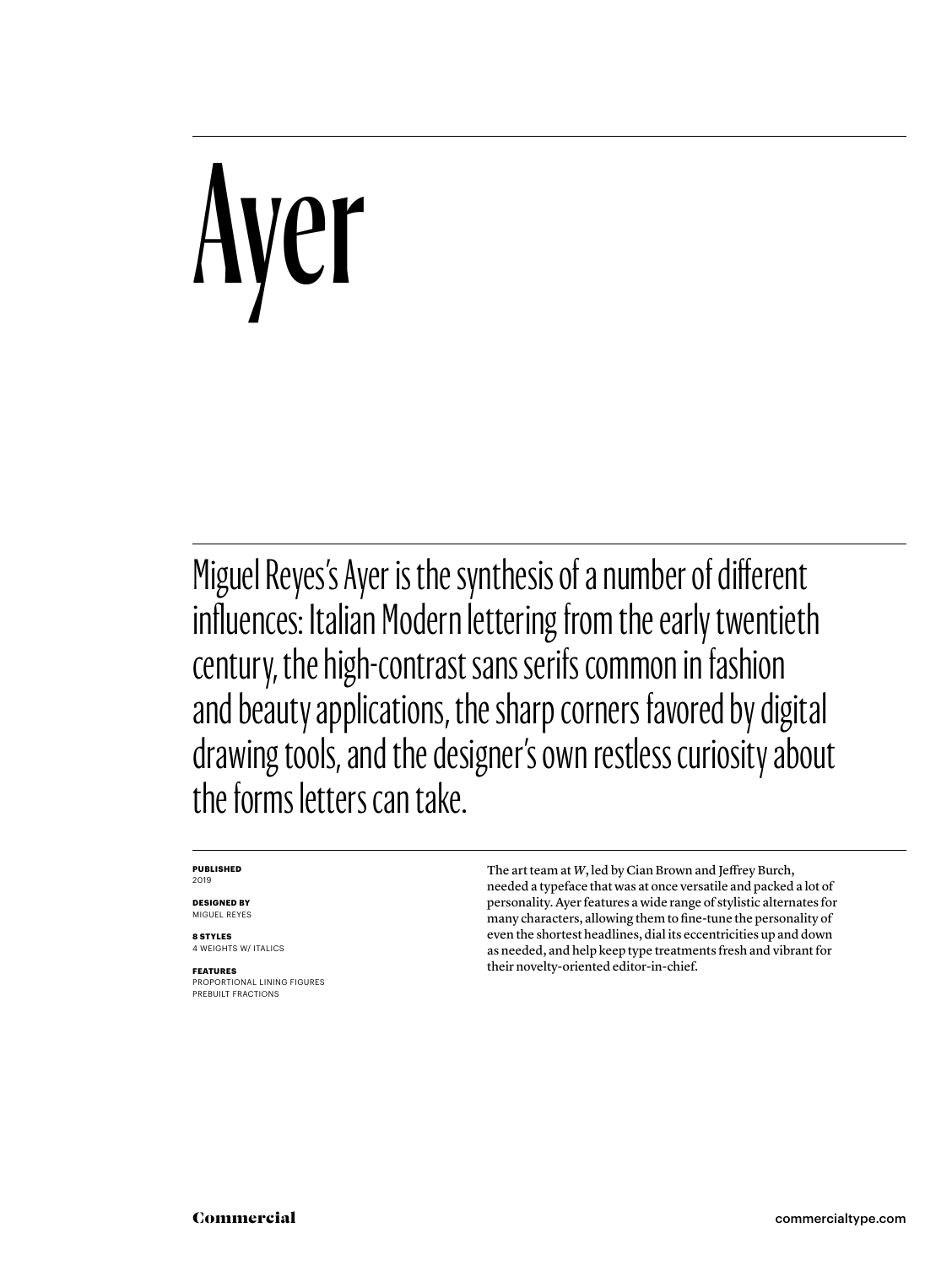Ayer Regular *Ayer Regular Italic* Ayer Medium *Ayer Medium Italic* **Ayer Semibold** *Ayer Semibold Italic* **Ayer Bold** *Ayer Bold Italic*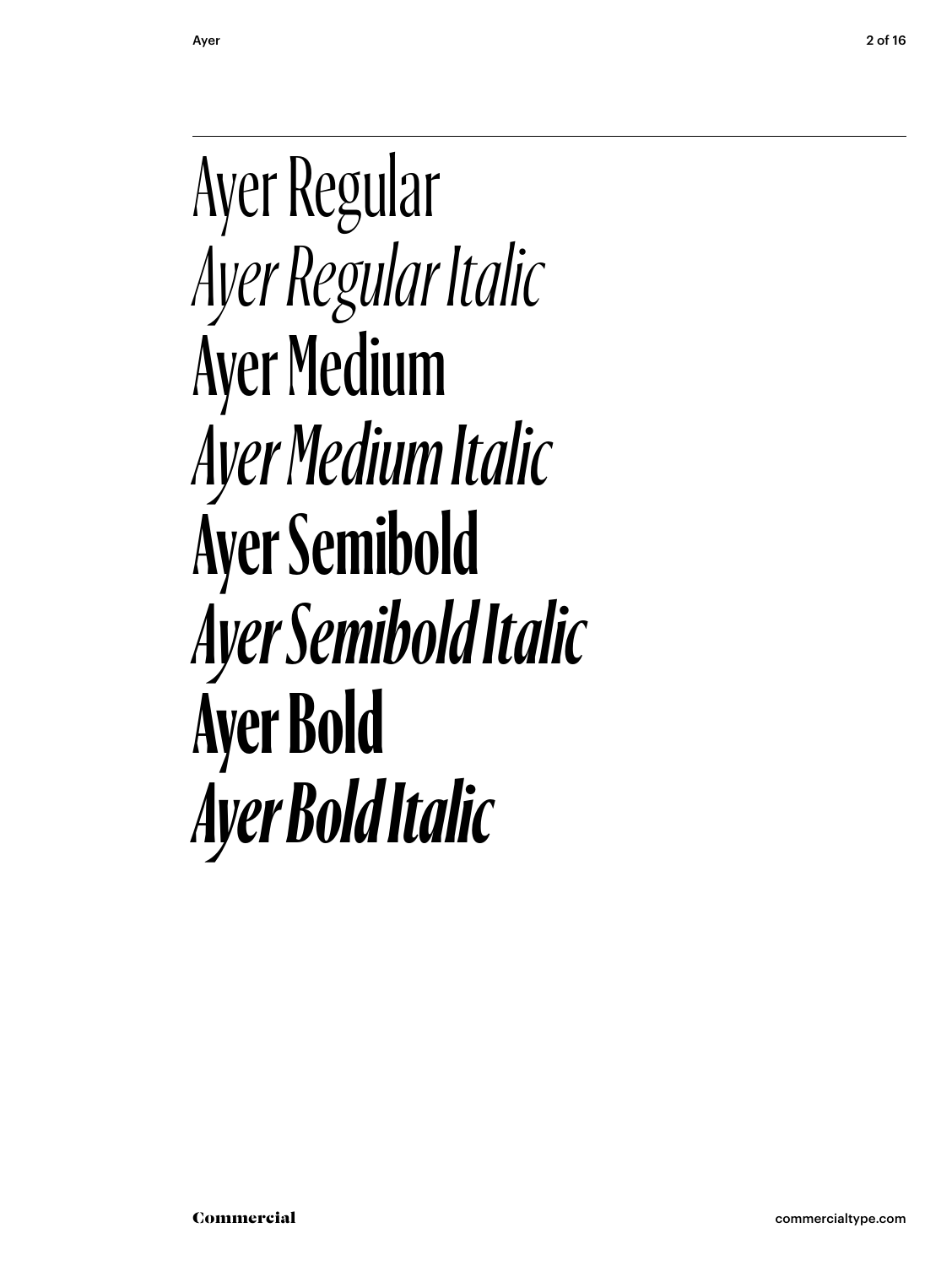## **RECOMMENDED MINIMUM & MAXIMUM SIZES**

AYER DECK, 18 PT+ negative tracking recommended above 60 pt

Cyclical time is already dominant among the nomadic people because The same conditions repeating at every stage of this Delicate action

AYER, 50 – 100 PT

## Eternity is within time Makes no frontiers RESTLESSNESS

AYER POSTER,  100 PT+

# $($ irant a bol  $\blacksquare$  ML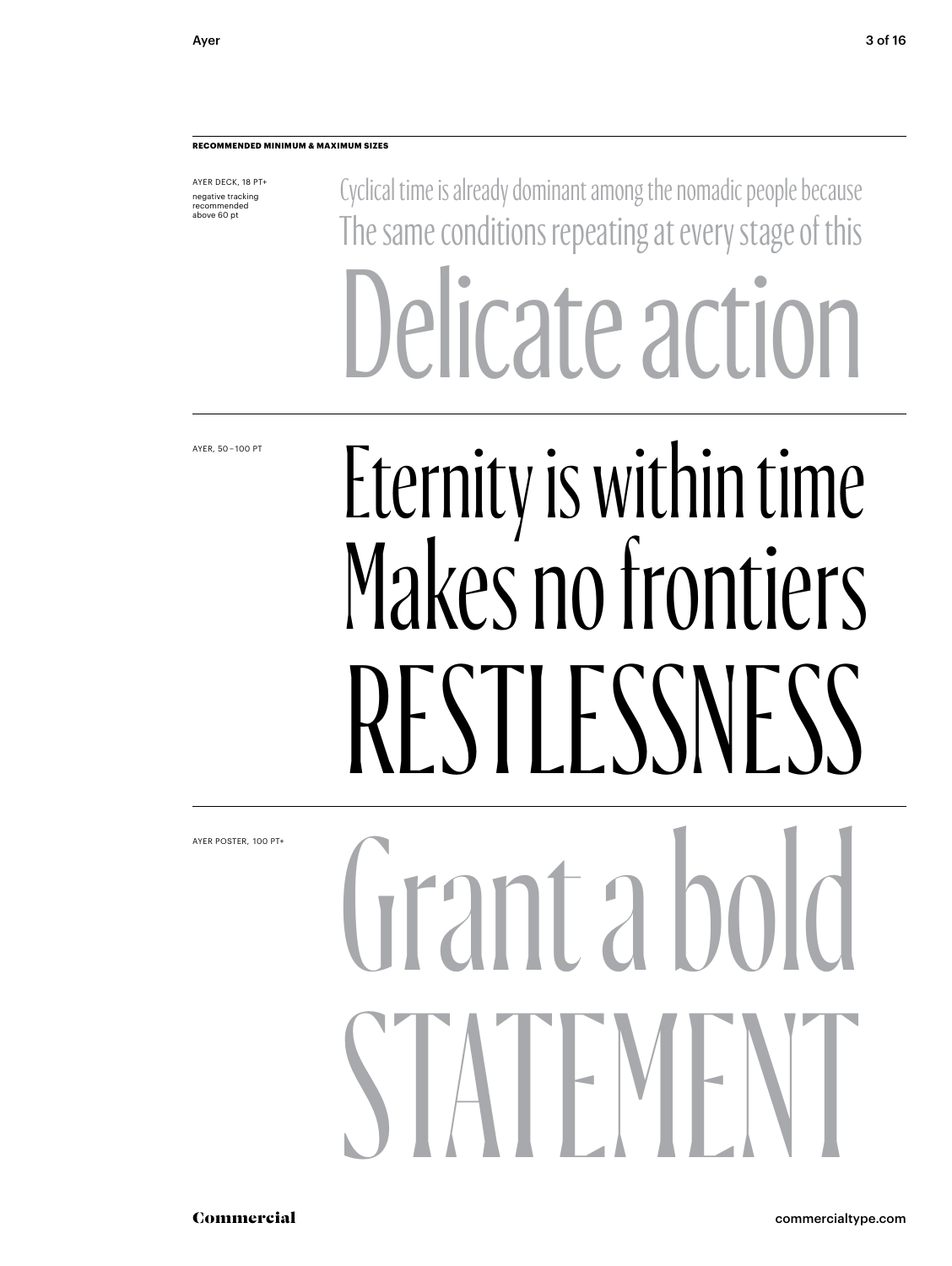## Kauneusihannetta TECHNOLOGICALLY Photosynthesizing AYER REGULAR, 90 PT

# Intellectualizations SUÐAUSTANVERÐRÍ Következtethetünk

AYER REGULAR ITALIC, 90 PT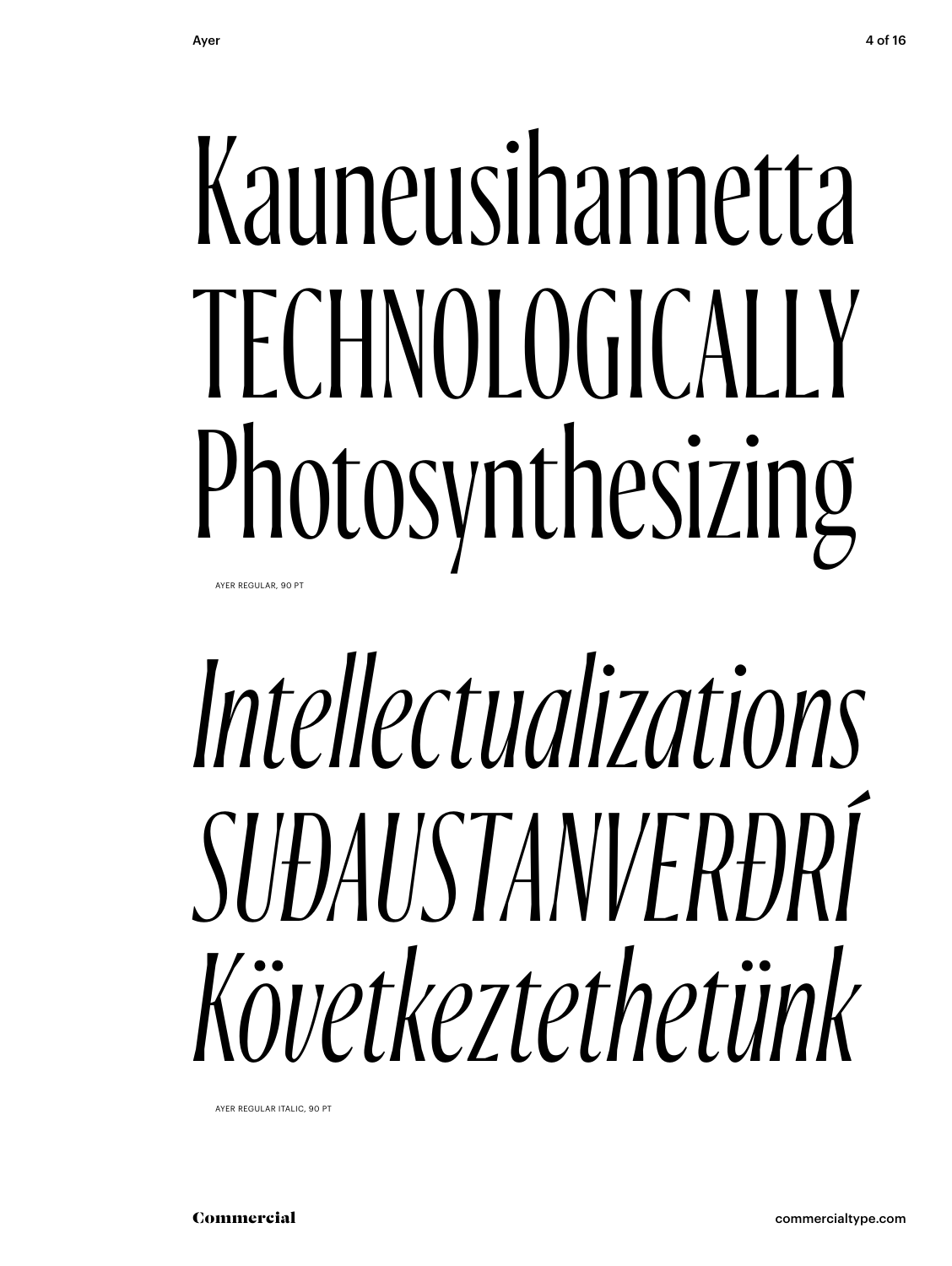# Düzenlenmektedir BIOBIBLIOGRAPHY Cinematographers

AYER MEDIUM, 90 PT [ALTERNATE A e t g]

# *Quantenmechanik PHILANTHROPISTS Spectroheliograph*

AYER MEDIUM ITALIC, 90 PT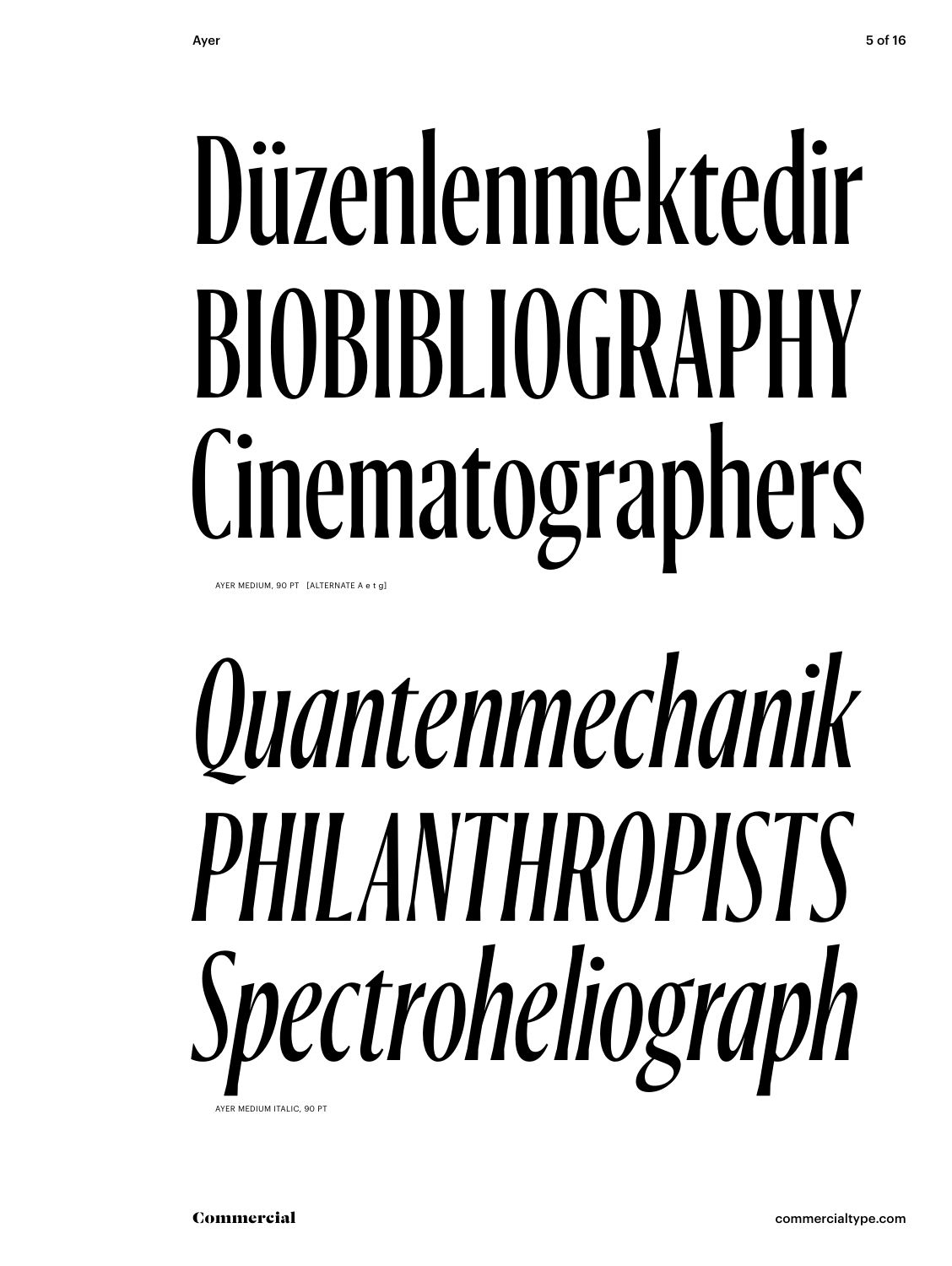# **Jordbundsforhold BOULEVERSEMENT Ethnoarchaeology**

AYER SEMIBOLD, 90 PT

# *Conventionalizing REPRESENTATIONS Inseparablemente*

AYER SEMIBOLD ITALIC, 90 PT [ALTERNATE A g t z]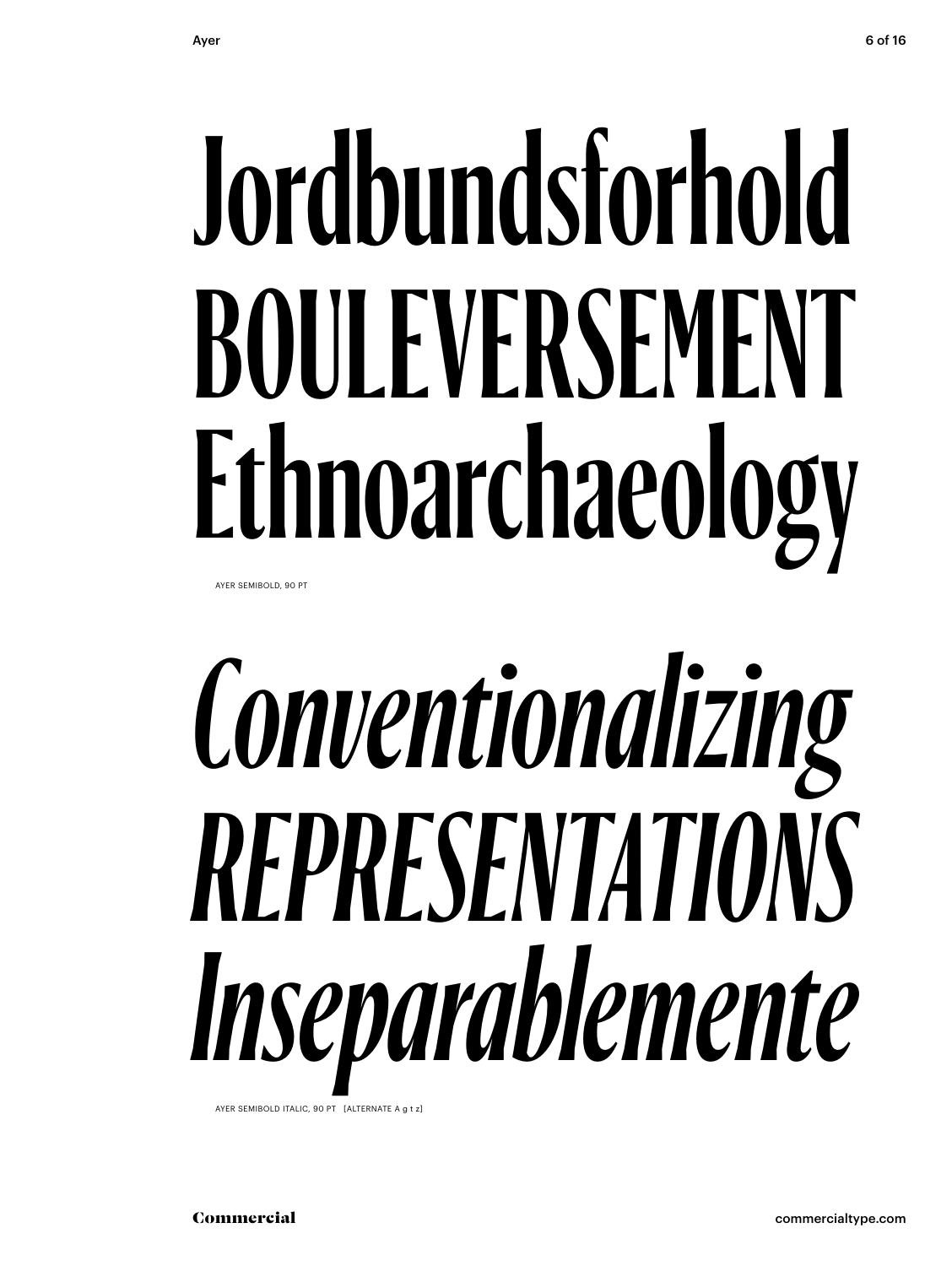AYER BOLD, 90 PT

## Quodlibetificating THERMODYNAMICS Najvýznamnejších AYER BOLD ITALIC, 90 PT [ALTERNATE Q e v v z]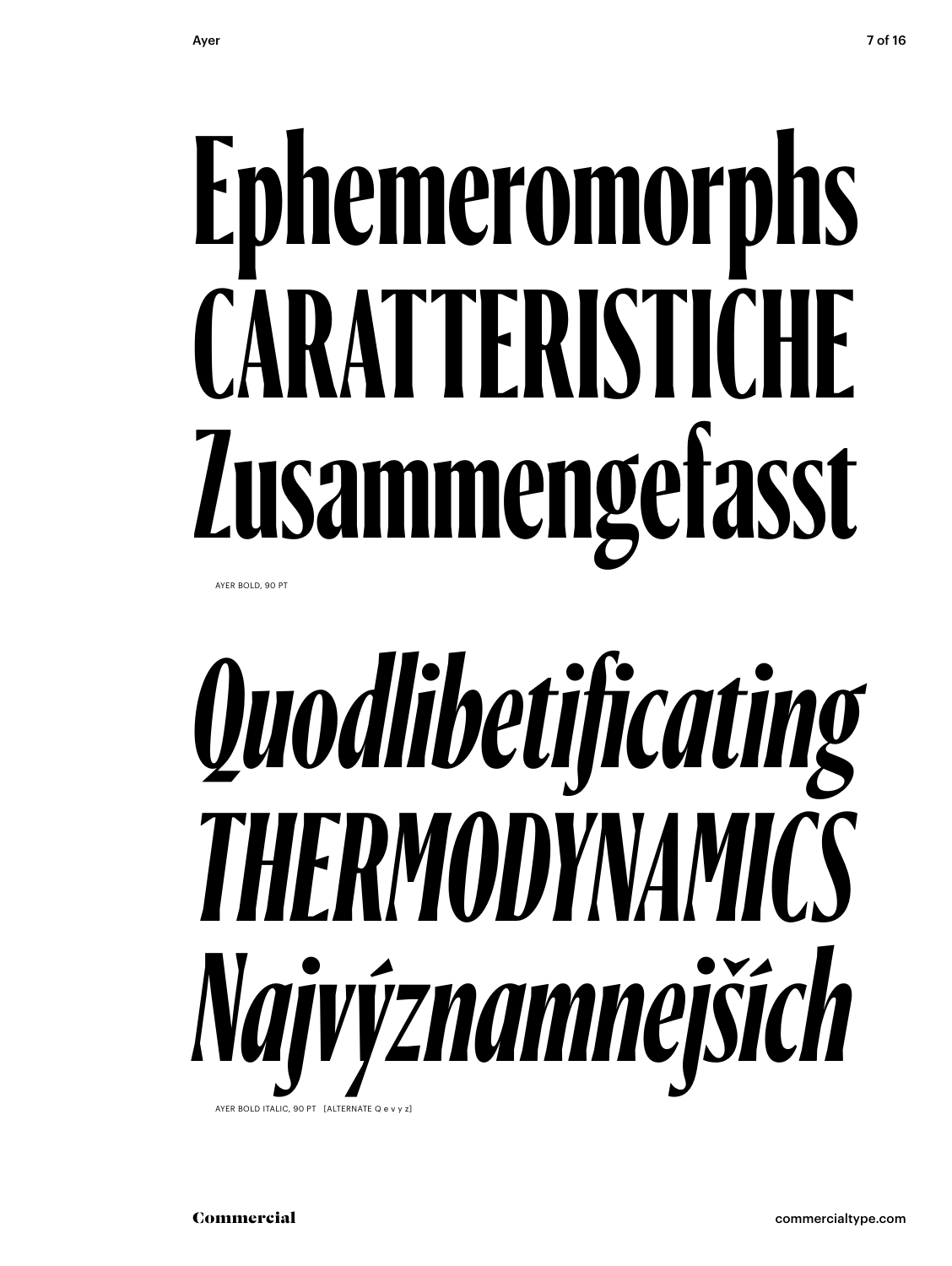## REALIZE THE LANDMARK Civiltà di cui si ha notizia

## **GRANTING HER CITATION** The Novel & Avant-Garde

## Í VESTRÆNNI HEIMSPEKI 17.450 Eminent Scholars **THE MEDIUM 70** *VYTVOŘILO MIMOŘÁDNĚ*

Mhriodweddau cemegol

AYER MEDIUM ITALIC, 70 PT [ALTERNATE e]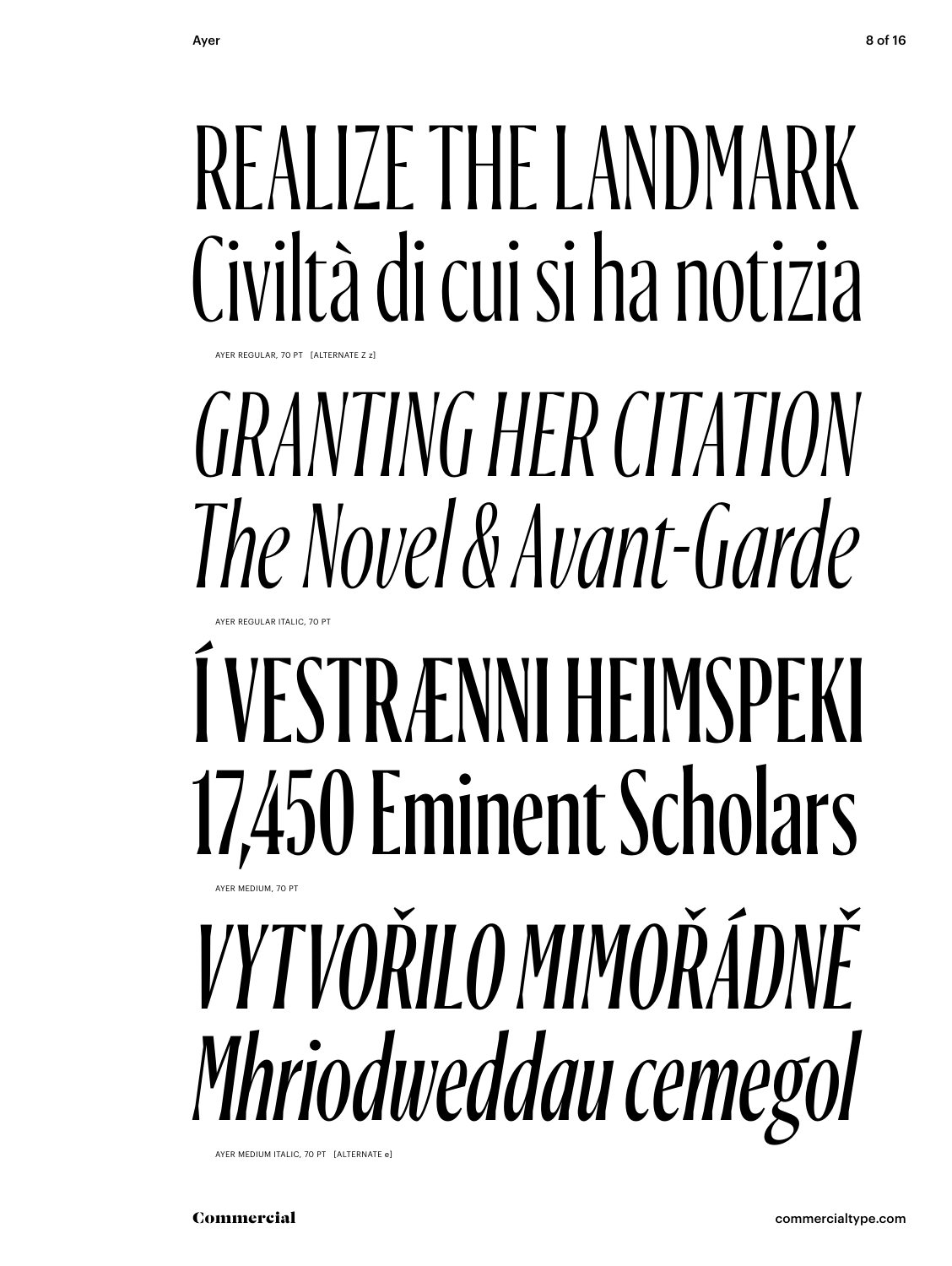## UNIVERSALLY ACCEPTED Peregrinations maiores ARISTOTELEEN JÄLKEEN **Farmer & Chef Delicacy** EL CONGRESO NACIONAL 15 noted French villages

## AYER BOLD, 70 PT [ALTERNATE A a t 1.5]

## SCRIERI DESPRE LOGICĂ Verouderde wiskundige

AYER BOLD ITALIC, 70 PT [ALTERNATE w]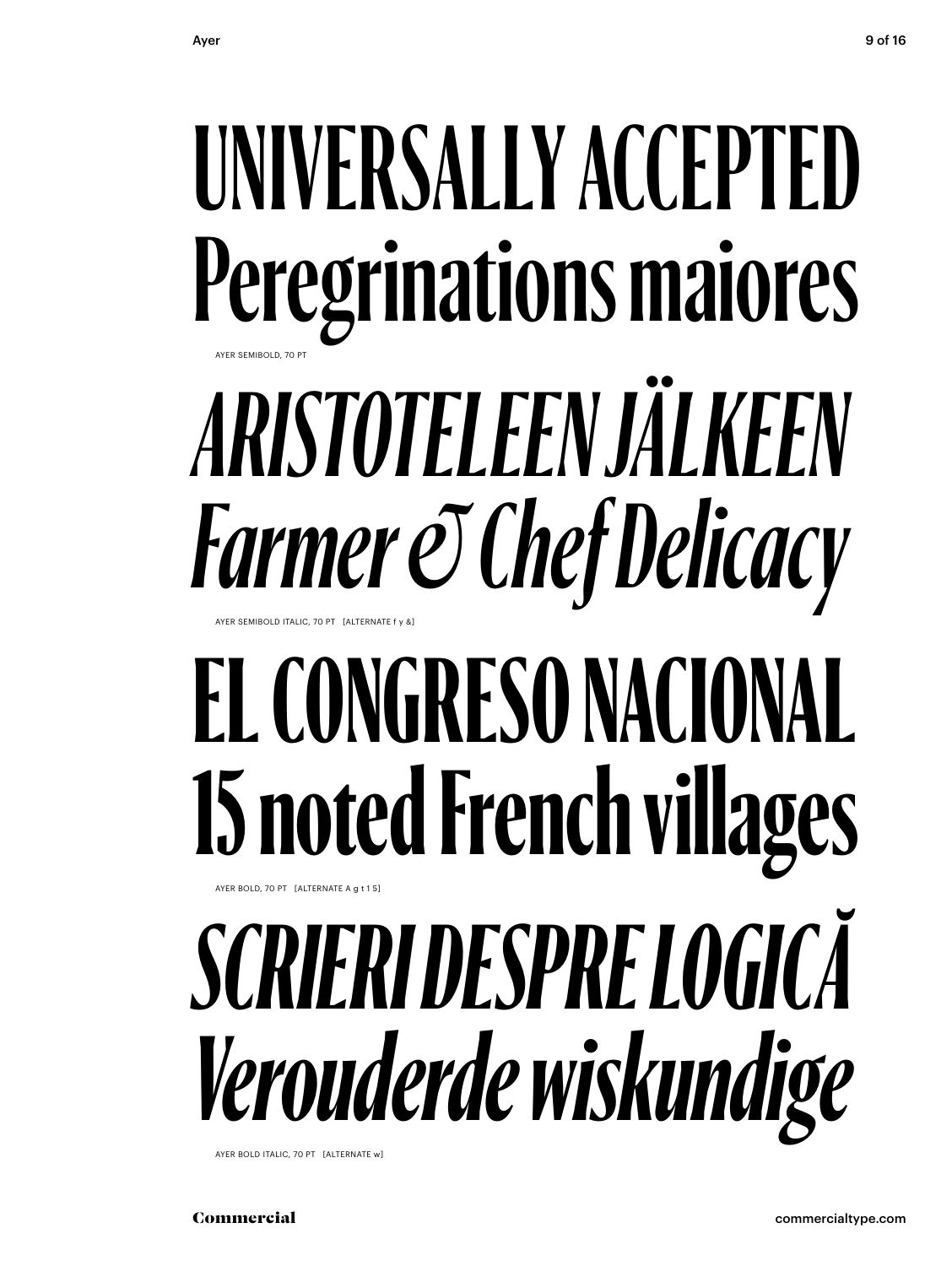## Schmetterlingsraupe Numismatographers **Kommentaattoreina Geomorphologically** AYER REGULAR, 80 PT AYER MEDIUM, 80 PT AYER SEMIBOLD, 80 PT AYER BOLD, 80 PT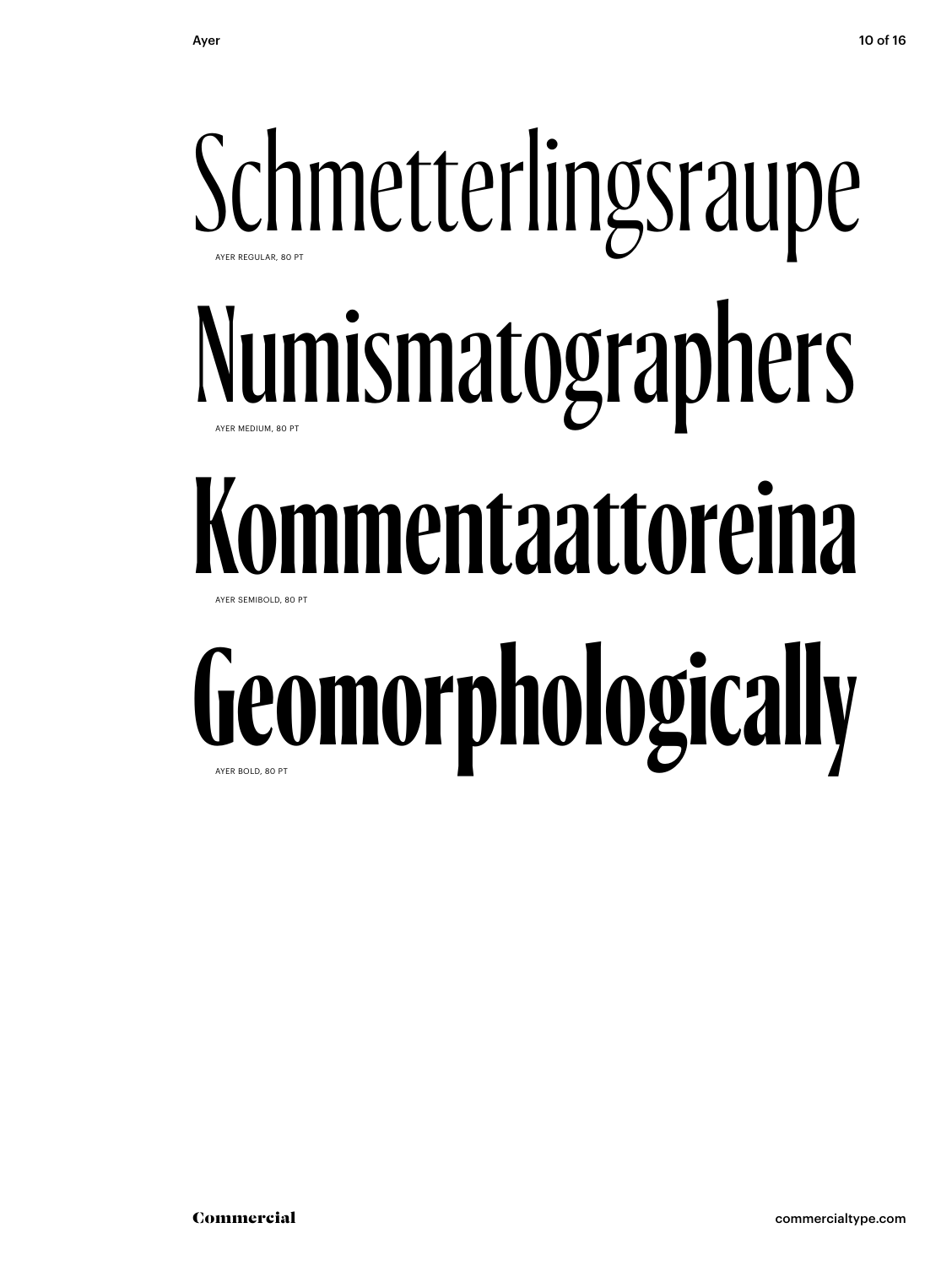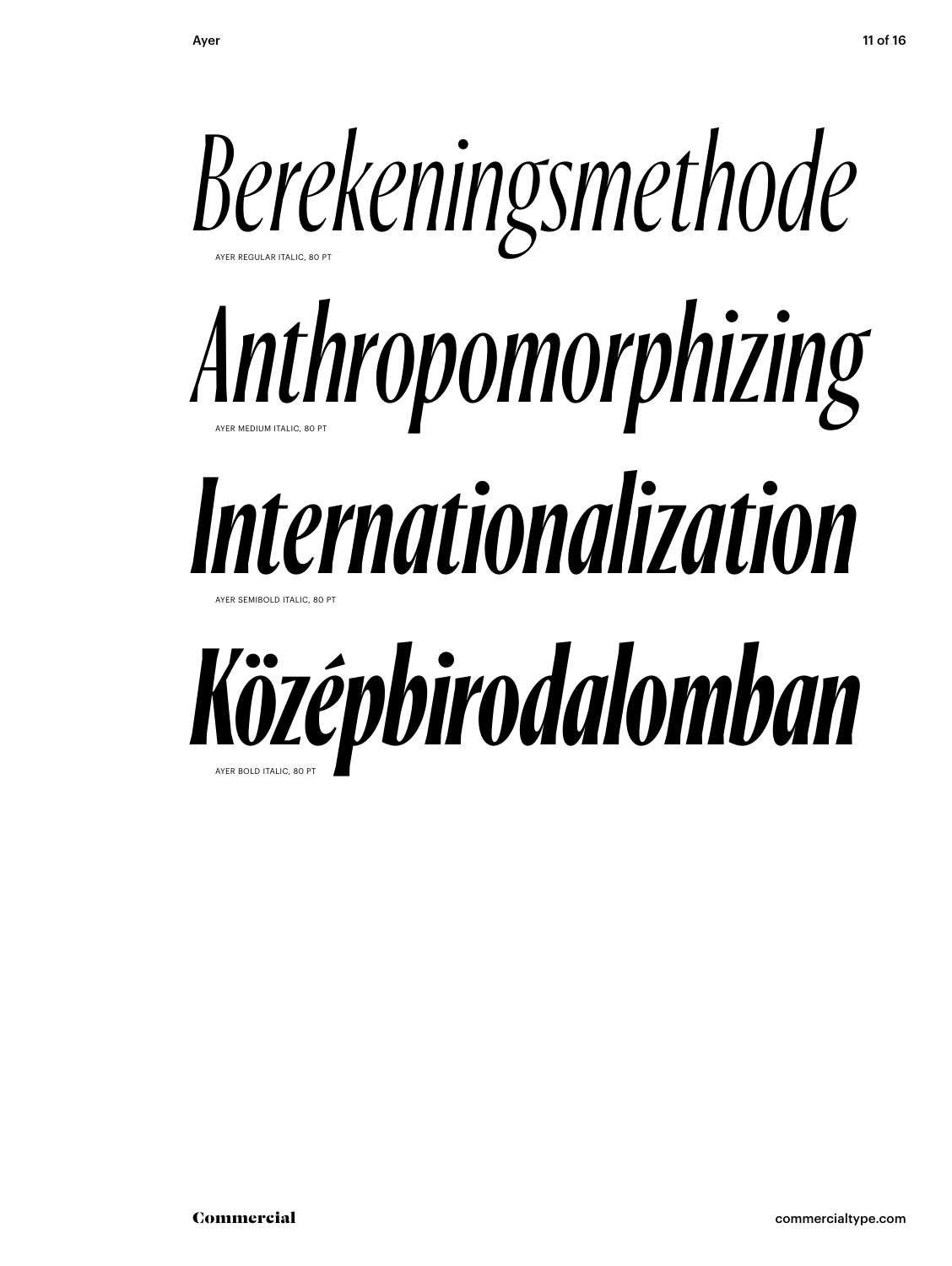| UPPERCASE                              | ABCDEFGHIJKLMNOPQRSTUVWXYZ                                                                                                                                                          |  |  |  |
|----------------------------------------|-------------------------------------------------------------------------------------------------------------------------------------------------------------------------------------|--|--|--|
| LOWERCASE                              | abcdefghijklmnopqrstuvwxyz                                                                                                                                                          |  |  |  |
| STANDARD PUNCTUATION                   | $i_{1}$ ; ?---()[] {}/ \&@*""''.,,«»<> $S$ -¶+ $*$ OO® <sup>™</sup>                                                                                                                 |  |  |  |
| ALL CAP PUNCTUATION                    | $ \zeta^{---}( []\{\} / \langle \emptyset \rangle )$                                                                                                                                |  |  |  |
| LIGATURES                              | fb ff fh fi fi fk fl ffb ffh ffi ffi ffk ffl                                                                                                                                        |  |  |  |
| PROPORTIONAL LINING<br>default figures | $$EEY1234567890c f\% \%$ <sup>00</sup> #°<+=-x :>                                                                                                                                   |  |  |  |
| PREBUILT FRACTIONS                     | $\frac{1}{2}$ $\frac{1}{3}$ $\frac{2}{3}$ $\frac{1}{4}$ $\frac{3}{4}$                                                                                                               |  |  |  |
| STYLISTIC ALTERNATES                   | AQQUWZ efgtwz <i>i i</i> ?& € 12345679<br>fb ff fh fi fj fk fl ffb ffh ffi ffj ffk ffl<br>À Á Â Ã Ä Å Å Ă A A Å Ù LI Û Ü Ü Ü Ü Ü Ü LI Ŵ Ŵ Ŵ Ž Ź Ž Ž<br>æèéêëēěėęěœĝğġģţťŵŵŵŵýÿŷỳźźż |  |  |  |
| ACCENTED UPPERCASE                     | ÁÂÀÄÅÃĂĀĄÅÆÆÇĆČĈČĎĐÉÊÈËĚĖĘĞĜĢĠĦ<br>ĤĺĨĬĬĬĬĴĬĨĬŔŁĹĽĻĿÑŃŇŅŊÓÔŎŎŐŎØØŒŔŘŖŠ<br>800111100000000                                                                                           |  |  |  |
| <b>ACCENTED LOWERCASE</b>              | áâàäåãăāąåææçćčĉċďďðéêèëěėeęğĝģġħĥiíî<br>iïiijĩiiĵįķłĺľļŀñńňņ'nnóôòöõőōøøœŕřŗßšśşŝşþ<br>tttúûùüŭűūyůũwŵŵŵýŷỳijžźż                                                                   |  |  |  |

NOTE: AYER DECK SUBSTITUTED HERE IN PLACE OF AYER, WHICH IS NOT INTENDED FOR USE AT THIS SIZE. CHARACTER SET IS IDENTICAL.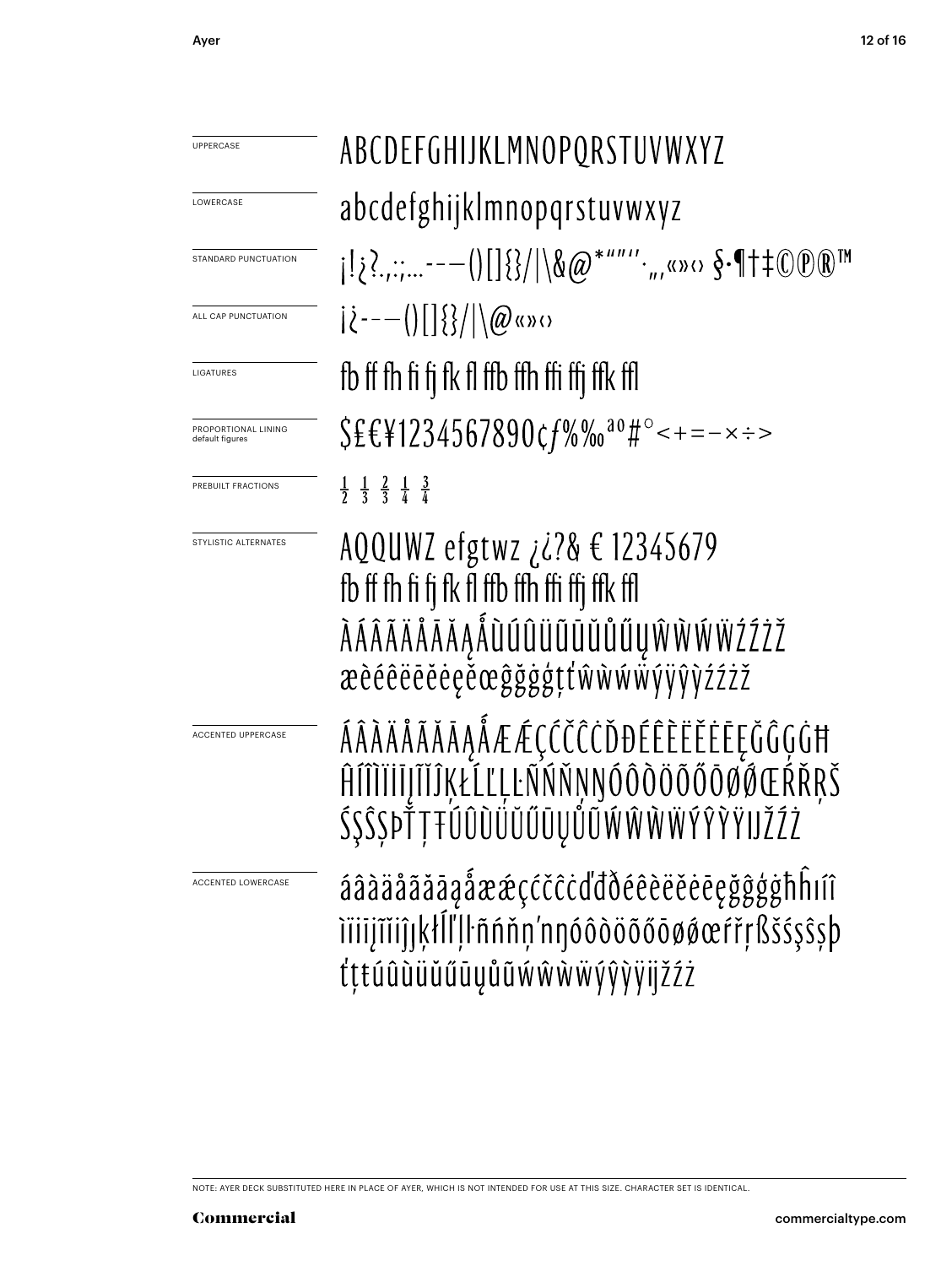ABCDEFGHIJKLMNOPORSTUVWXYZ UPPERCASE abcdefghijklmnopqrstuvwxyz LOWERCASE STANDARD PUNCTUATION  $|\hat{\ell}^{---}(t)| |\hat{\ell} \rangle / |\langle \hat{\varrho} \rangle| \langle \hat{\varrho} \rangle$ ALL CAP PUNCTUATION fb ff fh fi fi fk fl ffb ffh ffi ffi ffk ffl LIGATURES  $$E$ £\{1234567890¢f%‰<sup>ao</sup>#°<+=-×÷> PROPORTIONAL LINING default figures  $\frac{1}{2}$   $\frac{1}{3}$   $\frac{2}{3}$   $\frac{1}{4}$   $\frac{3}{4}$ PREBUILT FRACTIONS AQQUWZ efgtvwyz ¿?&&eJ@ € 12345679 STYLISTIC ALTERNATES fb ff fh fi fi fk fl ffb ffh ffi ffi ffk ffl *ÀÁÂÃÄÅĀĂĄÅÙÚÛÜŨŨŬŮŰŲŴŴŴŸŹŹŽ* æèéêëēĕėę̃ěœĝğġţťŵŵŵwyïŷŷźźżž ÁÂÀÄÅÃĂĂĄÅÆÆÇĆČĈŎĐÉÊÈËĔĔĘĞĜĢĠĦĤ ACCENTED UPPERCASE ÍÎÌÏİĬJĨĬĴĶŁĹĽĻĿÑŃŇŅŊÓÔÒÖÕŐŌØ*ŎŒŔ*ŘŖŠŚ ŞŜŞÞŤŢŦŰÛŨÜŬŰŨŲŮŨŴŴŴŴŶŶŶŸIJŽŹŻ áâàäåãăāąåææçćčĉċďđðéêèëĕėēęğĝģġħĥı ACCENTED LOWERCASEíîìïiijĩiiĵŗķłĺľļŀñńňņ'nŋóôòöõőōøøœŕřŗßšśşŝ şþťṭŧúûùüŭűūyůũŵŵŵŵŷŷỳijžźż

NOTE: AYER DECK SUBSTITUTED HERE IN PLACE OF AYER, WHICH IS NOT INTENDED FOR USE AT THIS SIZE. CHARACTER SET IS IDENTICAL.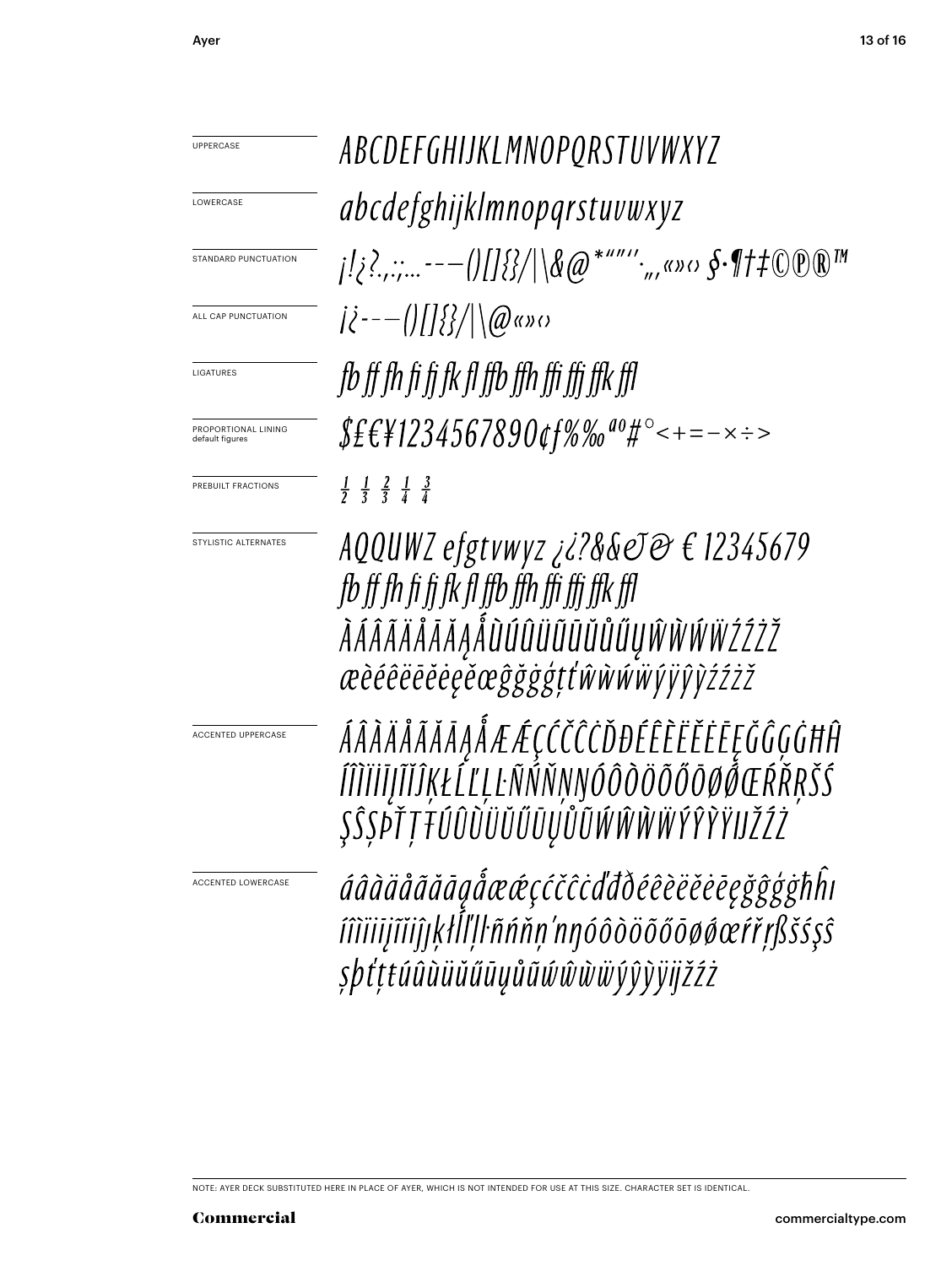| <b>OPENTYPE FEATURES</b><br><b>FAMILY WIDE</b>                                                                    | <b>DEACTIVATED</b>    |                                                         |                       |                                                                     |  |
|-------------------------------------------------------------------------------------------------------------------|-----------------------|---------------------------------------------------------|-----------------------|---------------------------------------------------------------------|--|
| <b>ALL CAPS</b><br>opens up spacing, moves<br>punctuation up                                                      |                       | $\chi$ [New] «Work» @ £72.46!?                          |                       | <i>i</i> [NEW] «WORK» @                                             |  |
| PROPORTIONAL LINING<br>default figures                                                                            | Updated:<br>Original: | £1,825 €1,030<br>¥7,132 \$1,275                         | Updated:<br>Original: | $£1,825 \in$ ¥7,132 \$1                                             |  |
| <b>FRACTIONS</b>                                                                                                  |                       | 121/2341/3562/3781/4                                    |                       | $12\frac{1}{2}34\frac{1}{3}56\frac{2}{3}78\frac{1}{4}90\frac{3}{4}$ |  |
| <b>LANGUAGE FEATURE</b><br>Polski (Polish) kreska accent<br><b>LANGUAGE FEATURE</b><br>Română (Romanian) s accent |                       | ŹRÓDŁA Ślady możliwość<br>ÎNSUȘI conștiința științifice |                       | ŹRÓDŁA Ślady możli<br>ÎNSUȘI conștiința ști                         |  |
|                                                                                                                   |                       |                                                         |                       |                                                                     |  |

## **OPENTYPE FEATURES** ROMAN & ITALIC

STYLISTIC SET 01 alternate A f g t €

STYLISTIC SET 02 alternate e

STYLISTIC SET 03 alternate Q

STYLISTIC SET 04 alternate Q

STYLISTIC SET 06 alternate Z z

STYLISTIC SET 07 alternate U

STYLISTIC SET 08 alternate 1 2 3 4 5 6 7 9

STYLISTIC SET 09 alternate ?

STYLISTIC SET 10

## **DEACTIVATED ACTIVATED**

A Delicate & Complex Criollo A Delicate & Complex Criollo ¿A dondé vamos en agosto? ¿A dondé vamos en agosto? An exact loss of £147,253,679 An exact loss of £147,253,679 Underreported U.S. revenue Underreported U.S. revenue 2020 New Zealand Jazz Fest 2020 New Zealand Jazz Fest Questioning the Quizmaster Questioning the Quizmaster Questioning the Quizmaster Several of Mendeleev's *ideas* Several of Mendeleev's *ideas* After getting her €1,627,380 After getting her €1,627,380

| ¿j[New] «Work» @ £72.46!?     | ¿i[NEW] «WORK» @ £72.46!?                                           |                                                           |  |
|-------------------------------|---------------------------------------------------------------------|-----------------------------------------------------------|--|
|                               |                                                                     | Updated: €1,825 €1,030<br>Original: <b>¥7,132 \$1,275</b> |  |
| 121/2341/3562/3781/4          | $12\frac{1}{2}34\frac{1}{3}56\frac{2}{3}78\frac{1}{4}90\frac{3}{4}$ |                                                           |  |
| ŹRÓDŁA Ślady możliwość        | ŹRÓDŁA Ślady możliwość                                              |                                                           |  |
| ÎNSUȘI conștiința științifice | ÎNSUȘI conștiința științifice                                       |                                                           |  |

Questioning the Quizmaster

NOTE: AYER DECK SUBSTITUTED HERE IN PLACE OF AYER, WHICH IS NOT INTENDED FOR USE AT THIS SIZE. FEATURE SET IS IDENTICAL.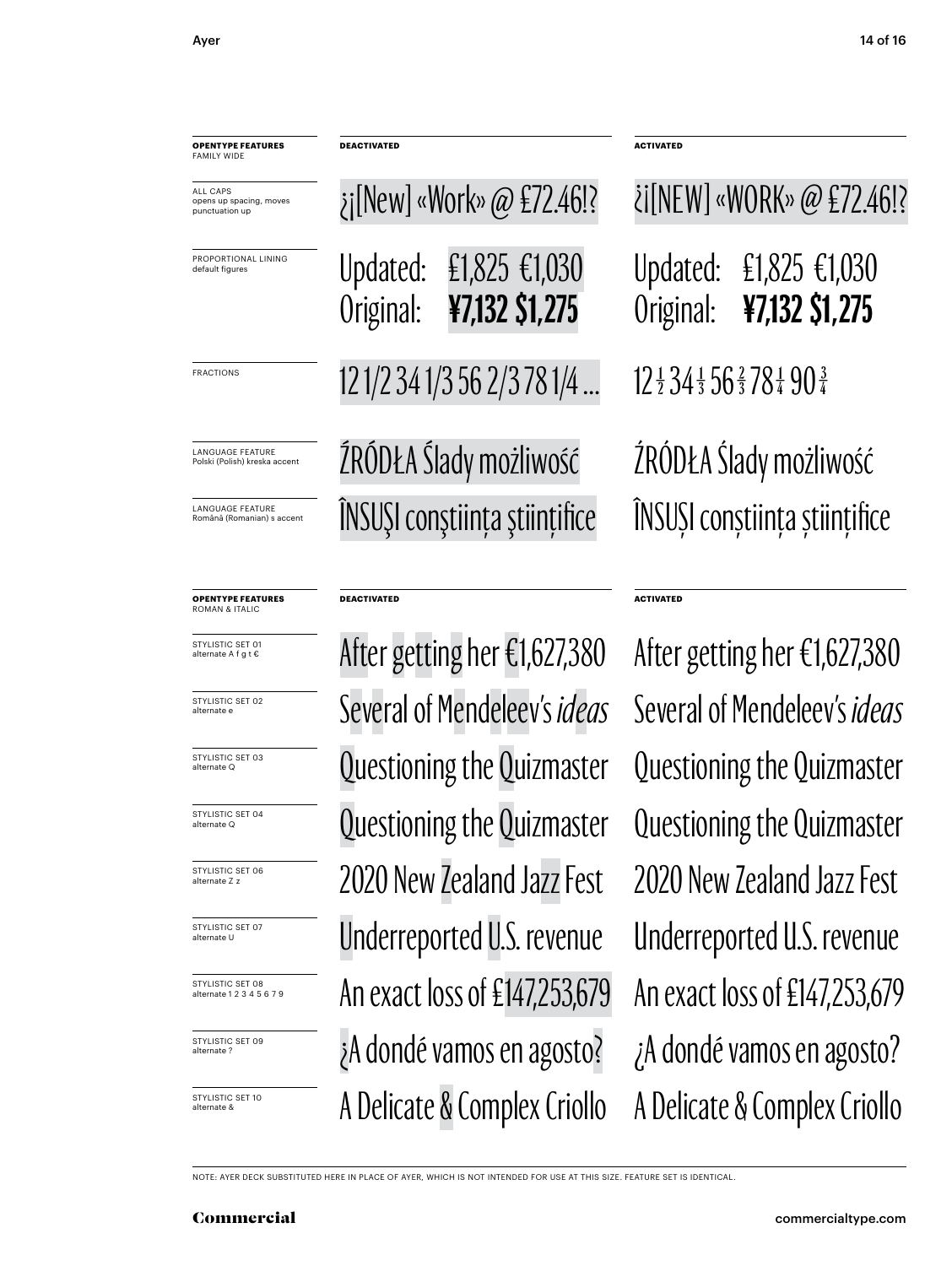**OPENTYPE FEATURES** ROMAN ONLY

STYLISTIC SET 05 alternate W w

**DEACTIVATED ACTIVATED**

**DEACTIVATED ACTIVATED**

West African coffee growers West African coffee growers

## **OPENTYPE FEATURES** ITALIC ONLY

STYLISTIC SET 05<br>alternate W w v y

STYLISTIC SET 11 alternate &

alternate &

STYLISTIC SET 13<br>alternate &

*Fresh Stylists & Tastemakers Fresh Stylists & Tastemakers* **SEYVLISTIC SET 12** Sonic Influence & Narrative Sonic Influence © Narrative alternate & *Technologies & Storytelling Technologies & Storytelling* Whisky in vaunted white oak Whisky in vaunted white oak

NOTE: AYER DECK SUBSTITUTED HERE IN PLACE OF AYER, WHICH IS NOT INTENDED FOR USE AT THIS SIZE. FEATURE SET IS IDENTICAL.